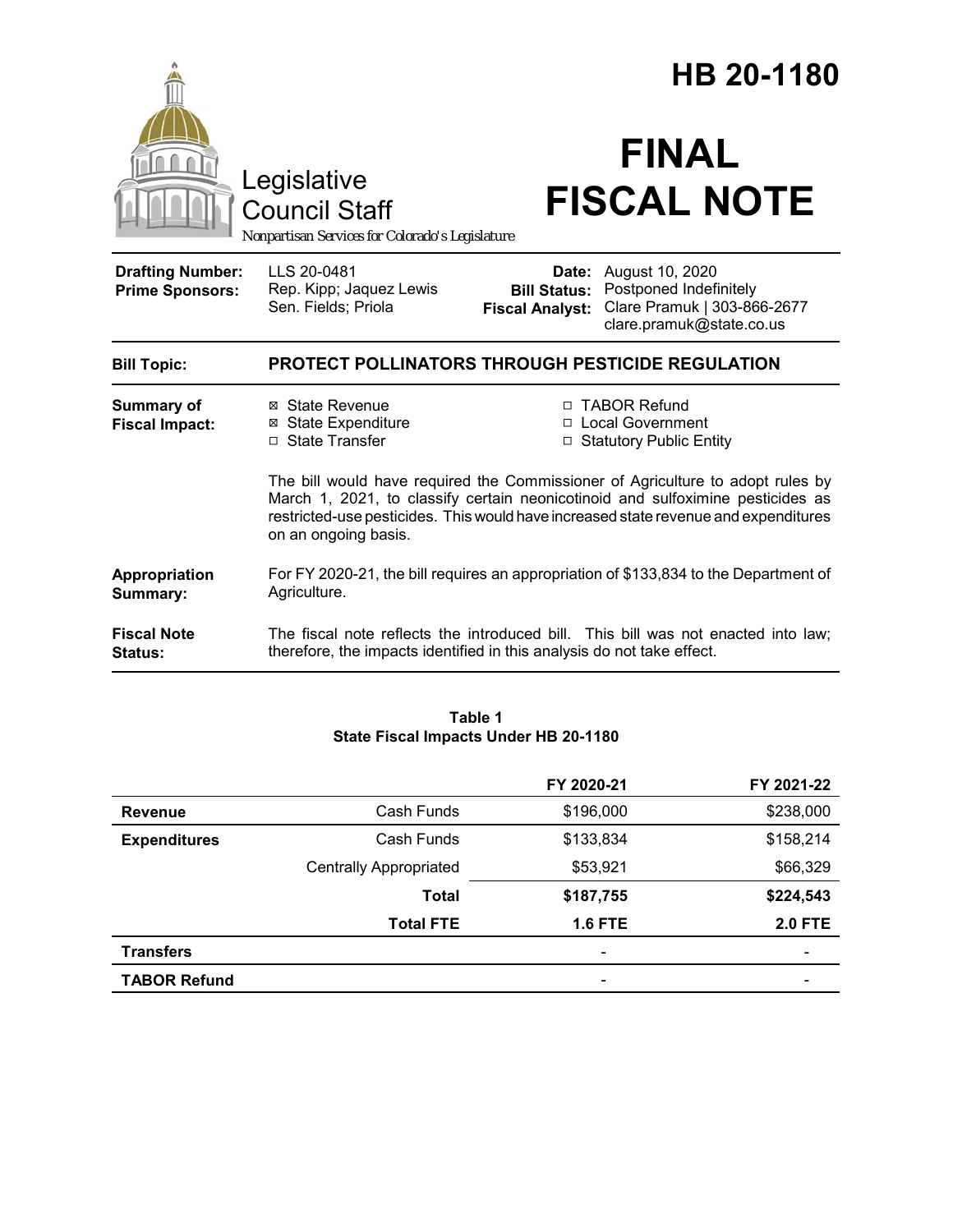August 10, 2020

### **Summary of Legislation**

The bill requires the Commissioner of Agriculture to adopt rules by March 1, 2021, to classify certain neonicotinoid and sulfoximine pesticides as restricted-use pesticides (RUPs) with exceptions for their use as indoor pest control products, personal care products, and pet care products. If after consultation with the Pesticide Advisory Committee, the commissioner determines that another commercially available pesticide product is as or more effective than a neonicotinoid or sulfoximine pesticide, the commissioner may disallow these uses in favor of the other product. These rules will not apply to commercial applicators, registered public applicators, qualified supervisors, certified operators, and private applicators.

#### **Background**

The Pesticide Registration Program in the Colorado Department of Agriculture (CDA) registers all 14,000 pesticides sold in the state and licenses and inspects pesticide dealers for the sales of restricted use pesticides. The program currently registers 982 pesticide products that include the 8 active ingredients included in the bill and routinely inspects retail locations to ensure that the products on shelves are registered with the state, sold by allowable sellers, and are stored properly.

The CDA also maintains a state RUP list that includes pesticides restricted at the state level. To distribute RUPs, businesses must have a pesticide dealer license and maintain records that verify sales of RUPs are only made to licensed certified applicators. Businesses that sell only general use pesticides are not required to have a dealer license.

#### **State Revenue**

Assuming that this bill will be funded from fee increases, state revenue will increase by \$196,000 in FY 2020-21 and \$238,000 in FY 2021-22 to the Plant Health, Pest Control and Environmental Protection Fund in the CDA. Retail stores that carry pesticide products that become classified as RUPs, may register as a dealer in order to sell their remaining inventory. The fee is \$50 per year and is expected to be only a minimal increase in revenue. The bill may also result in an increase in penalties, but these are not identified as a revenue increase in the fiscal note.

**Fee impact on pesticide product registrations.** Colorado law requires legislative service agency review of measures which create or increase any fee collected by a state agency. These fee amounts are estimates only, actual fees will be set administratively by the CDA based on cash fund balance, estimated program costs, and the estimated number of licenses subject to the fee. Table 2 below identifies the fee impact of this bill.

| <b>Fiscal Year</b> | Type of Fee                           | Current<br>Fee | <b>Proposed</b><br>Fee | <b>Number</b><br><b>Affected</b> | <b>Total Fee</b><br>Impact |
|--------------------|---------------------------------------|----------------|------------------------|----------------------------------|----------------------------|
| FY 2020-21         | <b>Pesticide Product Registration</b> | \$205          | \$219                  | 14.000                           | \$196,000                  |
| FY 2021-22         | Pesticide Product Registration        | \$205          | \$222                  | 14.000                           | \$238,000                  |

**Table 2 Fee Impact on Pesticide Product Registration**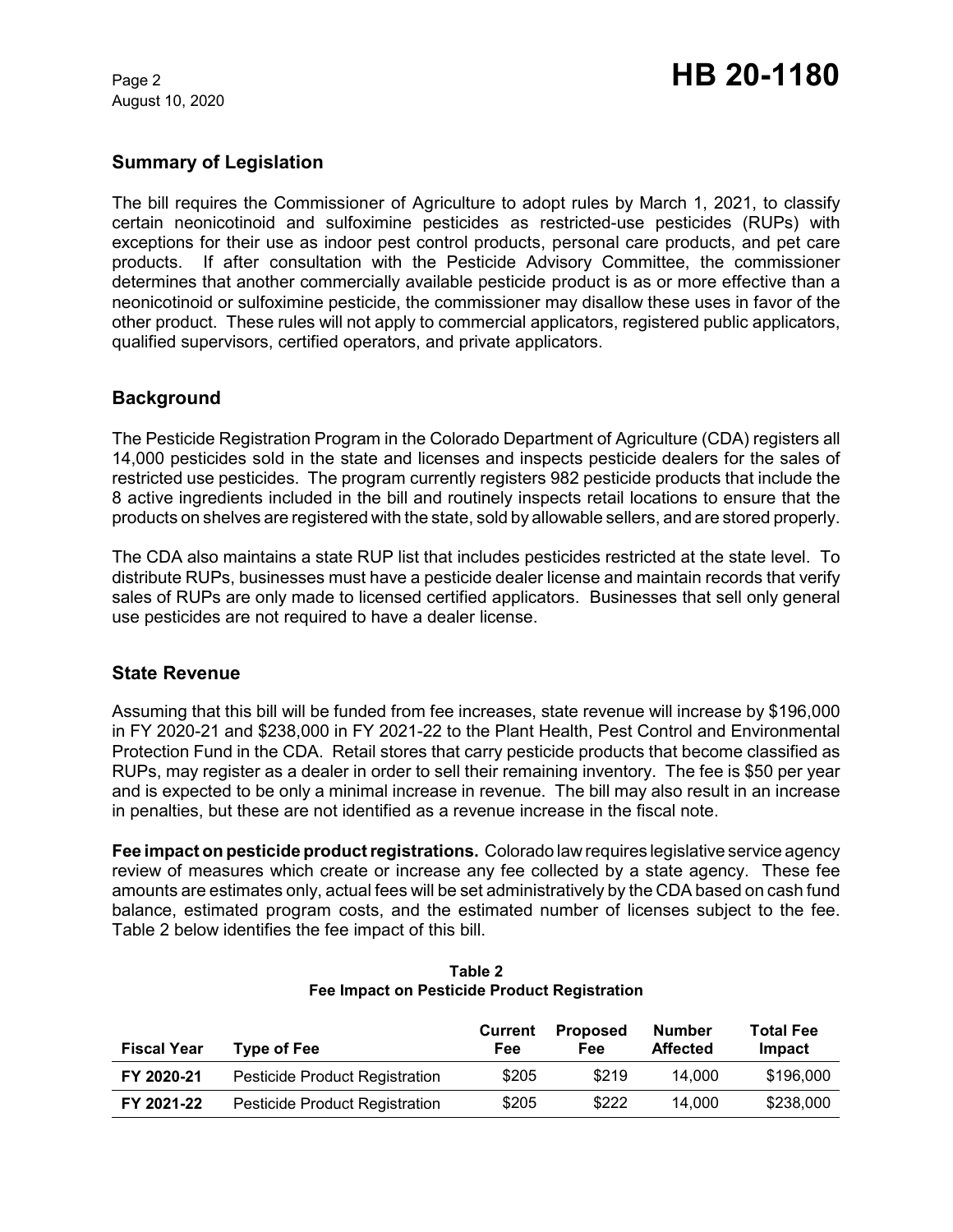## **State Expenditures**

This bill is expected to increase CDA expenditures by \$187,755 and 1.6 FTE in FY 2020-21 and \$224,543 and 2.0 FTE in FY 2021-22 from the Plant Health, Pest Control and Environmental Protection Fund. These costs are shown in Table 3 and explained below.

|                                  |                   | FY 2020-21     | FY 2021-22     |
|----------------------------------|-------------------|----------------|----------------|
| <b>Department of Agriculture</b> |                   |                |                |
| <b>Personal Services</b>         |                   | \$105,310      | \$140,413      |
| <b>Operating Expenses</b>        |                   | \$2,160        | \$2,700        |
| <b>Capital Outlay Costs</b>      |                   | \$12,400       |                |
| <b>Education and Outreach</b>    |                   | \$5.750        | \$5,750        |
| <b>Travel and Training</b>       |                   | \$8.214        | \$9,351        |
| Centrally Appropriated Costs*    |                   | \$53,921       | \$66,329       |
|                                  | <b>Total Cost</b> | \$187,755      | \$224,543      |
|                                  | <b>Total FTE</b>  | <b>1.6 FTE</b> | <b>2.0 FTE</b> |

#### **Table 3 Expenditures Under HB 20-1180**

 *\* Centrally appropriated costs are not included in the bill's appropriation.*

**Colorado Department of Agriculture.** The Pesticide Registration Program will add an inspector and compliance specialist to support implementation of the bill. The program currently inspects 500 retail stores per year. These inspections are estimated to require an additional two hours to complete given that the products subject to the bill will not be labeled as RUPs and that inspectors will be looking for eight active ingredients and whether the product qualifies for an exemption. The new inspector will have a leased vehicle from the Department of Personnel and Administration.

The compliance specialist will process violations identified by the inspectors, take complaints from the general public, and investigate and compile cases for enforcement actions. As new products are filed for review with the program, the compliance specialist will review registrations, check active ingredients, and determine whether products containing neonicotinoid and sulfoximine ingredients either fit under an exception or are identified as RUPs.

The fiscal note assumes that the new staff will come on board in October 2020 and require annual training. Costs for education and outreach to make retailers aware of the new requirements are included in each fiscal year.

**Centrally appropriated costs.** Pursuant to a Joint Budget Committee policy, certain costs associated with this bill are addressed through the annual budget process and centrally appropriated in the Long Bill or supplemental appropriations bills, rather than in this bill. These costs, which include employee insurance and supplemental employee retirement payments, are estimated to be \$53,921 in FY 2020-21 and \$66,329 in FY 2021-22.